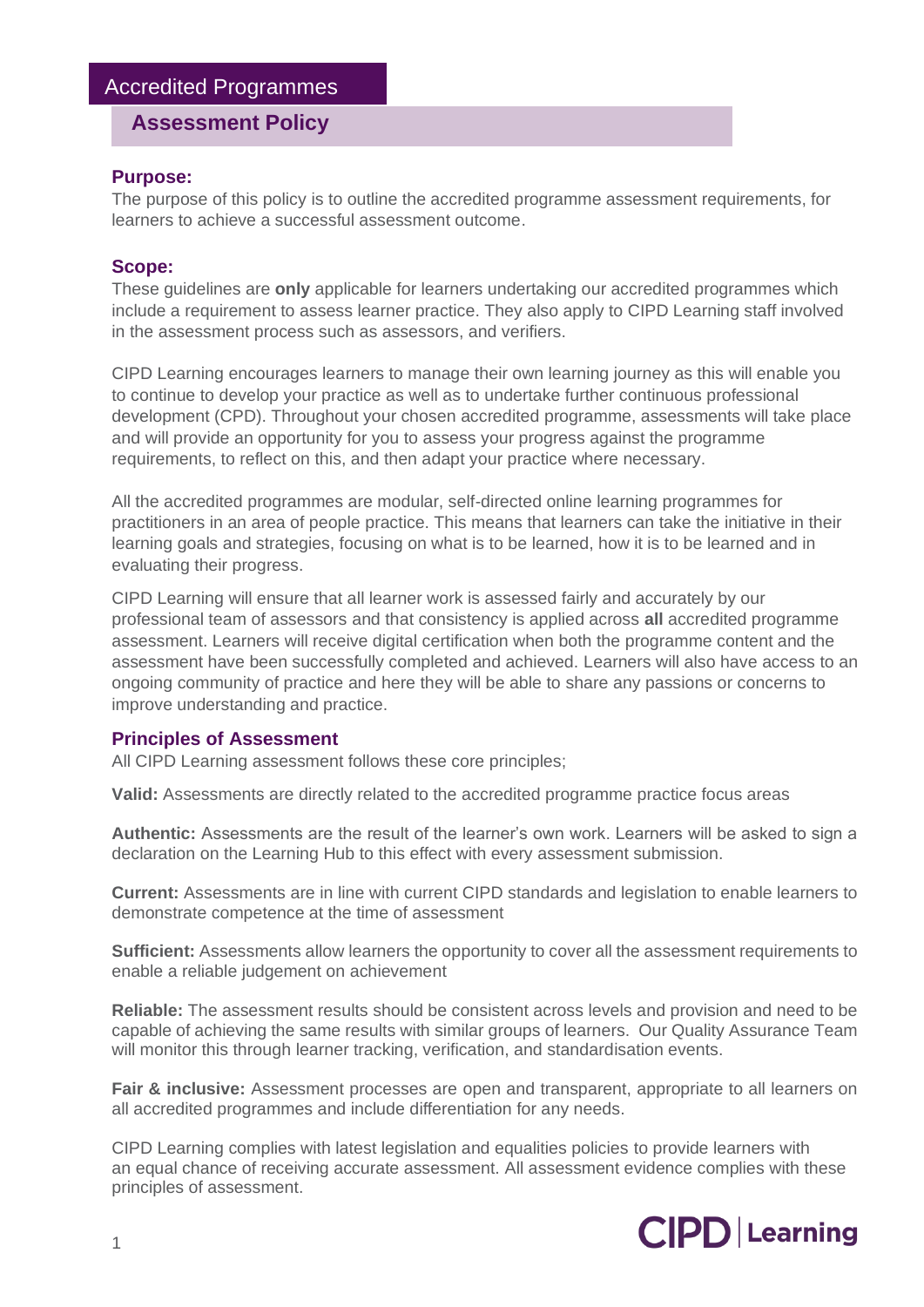## **For a positive assessment outcome, we encourage learners to**:

- become familiar with the CIPD Learning accredited programme you have purchased, and the guidelines and requirements around the assessment process.
- take ownership and self-direction for your own learning, to become 'active' learners and to follow the requirements of the CIPD Learner Charter [Learner Charter](https://www.cipd.co.uk/Images/learner-charter-may-2022_tcm18-105733.pdf)
- submit assessments and evidence to meet your required programme timelines.
- use the CIPD Learning Good Reference Guide to understand how you can avoid plagiarism by writing all work in your own words, and using quotation marks with the source stated for anything taken word for word
- let CIPD Learning know of any extenuating circumstances (defined later in this document) and any special requirements that may affect your progress

# **CIPD Learning will:**

- provide access to your accredited programme with quality, evidence-based content via our digital learning platform
- information on how learners will have an equal opportunity for their achievement to be assessed
- reasonable adjustments for specific learner needs
- guidance for learners on the assessment requirements, choices regarding assessment and the learning practice focus areas before the assessment is undertaken
- clear assessment guidance approved by CIPD Learning Quality Assurance Team
- opportunities for learners to engage with fellow learners via discussion forums, learning communities, and access to a community of practice throughout the duration of the programme and after
- developmental feedback on your accredited programme assessment within four weeks of the submission deadline
- opportunities to express views on the quality of learning products/programmes and or pathways, through all learner feedback surveys
- robust quality assurance processes to ensure consistency, reliability, and sufficiency across all accredited programmes. This will also include programme content checks and sampling of both learner work and assessor feedback.

# **Assessment**

**Initial / Diagnostic:** Learners are required to complete a self-reflective pre-assessment of competency as part of the sign up onto an accredited programme. This assessment is used by CIPD Learning to:

- gain knowledge about the learner
- determine learners have the capability to complete an accredited programme
- confirm an International English Language Testing System (IELTS) minimum score of 6.5 (or equivalent) as required for CIPD Learning programmes where English is not the first language.

**Module check ins** are developmental assessments and are ongoing throughout the programme. The module check in requirements allow learners to complete a short assessment for each module of their chosen accredited programme which is not graded.

Learners will select their modules in their chosen order to complete and will then submit a text response answer (for each module) to the Learning Hub. This will automatically release an expert answer for you to self-rate yourself against. You will need to do this for each module check in and before any programme assessment can be unlocked.

**Programme assessment** is at the end of the accredited programme to measure how much learning has taken place and a final assessment decision is provided to the learner. It is a judgement on whether you have achieved all or some of the associated practice focus areas. This assessment will be graded as either 'Met' or 'Not Met'.

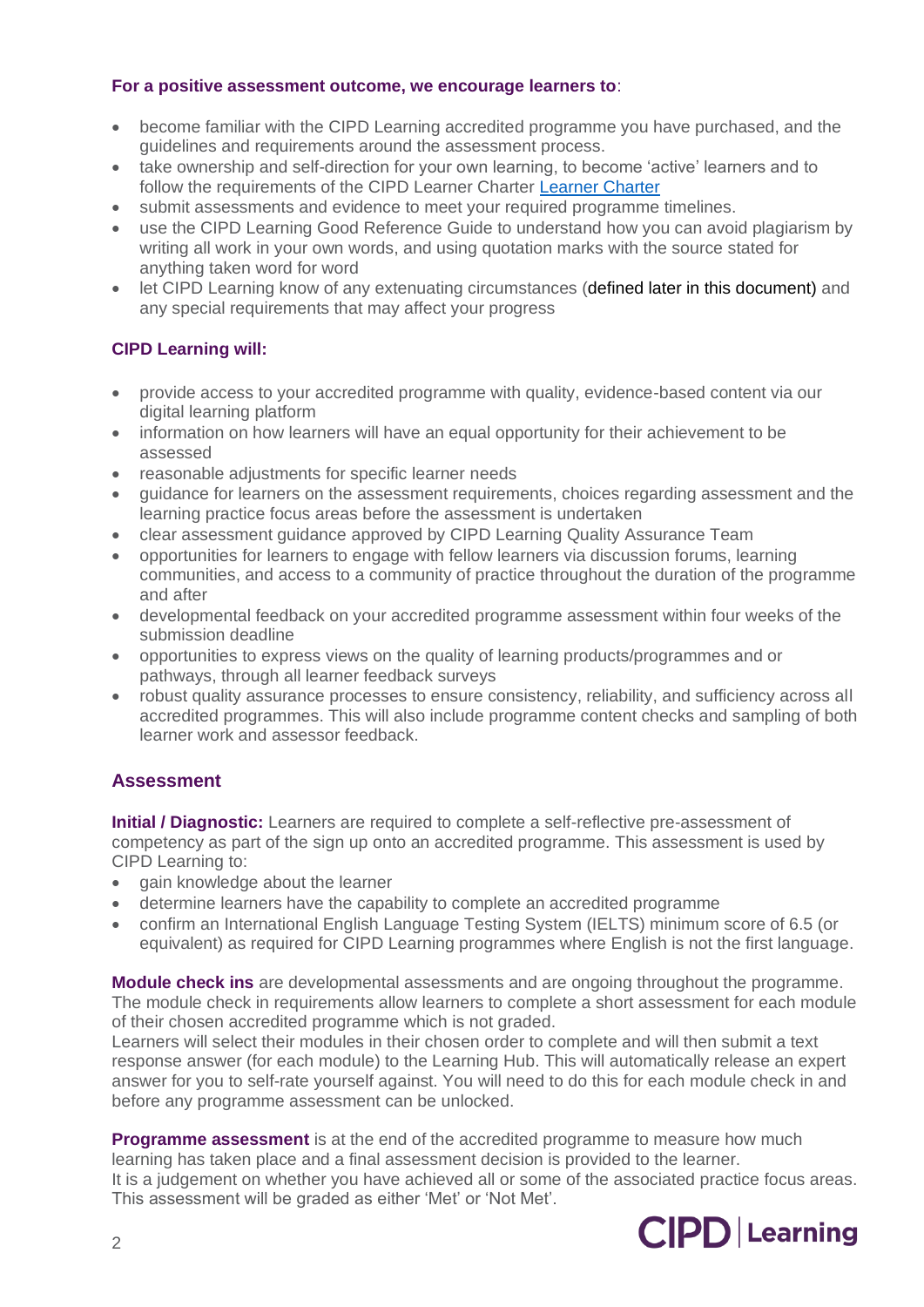## **Assessment format and word count requirements:**

When you are ready to start the programme assessment you will need to download the Accredited Programme Assessment Template from the Learning Hub. The focus of the assessment is for learners to write a report as an evaluative review on an aspect of their chosen accredited programme. You will need to demonstrate your learning from the programme and specifically address the practice focus areas from half of the programme assessment module options.

Once you have done this, you will then be able to upload your work as one document directly onto the CIPD Learning Hub to submit your programme assessment. The reason for this is so that your work can be read by Turnitin similarity checking software. This is covered further in the section of this document called Preventing and dealing with unprofessional behaviour.

We encourage all learners to use Turnitin as a development tool on the Learning Hub. This allows an opportunity for you to practice using Turnitin without penalty. You are then able to reflect, improve where needed and finally upload your assessments to the main submission area for marking.

If your assessor deems that an assessment has an unacceptable Turnitin score, they will return it to you unmarked, to be amended and re-uploaded to the Learning Hub within three working days. If the work is not amended and uploaded within three working days learners will receive a 'Not Met' standard for late/non-submission.

#### **Over reliance on external sources**

Learners are expected to correctly reference their written work. If the work is correctly referenced but over-reliant on external sources so that a learner's own input and understanding cannot be assessed, work will be returned unmarked - learners will be given three days to make necessary adjustments.

Learners are advised that if they are using their own material which they have previously used on a different assessment or course, they must cite themselves. They should treat the text the same as they would if someone else had written it. Using material, you have used before is selfplagiarism and is not acceptable. Please see our information on *How to avoid unprofessional behaviour* further in this document.

## **Meeting word count requirements – Final assessment only**

The expected word count for an accredited programme assessment is a total between 2500-3000 words. Learners are advised that if their submitted work is over the word count then they will **only** be assessed to that point and any additional words will not be taken into consideration by their assessor.

Learners are expected to work to these requirements. If a learner submits work that is under the word count requirement, it will still be accepted for marking but need to be aware that a shorter assessment submission is unlikely to fully address the assessment requirements. We encourage learners to use the full word count allowance available to them.

It is important that learners **check their final word count** falls within the stated word count requirement and that they **include with their submission how many words they have used**.

# **CIPD** Learning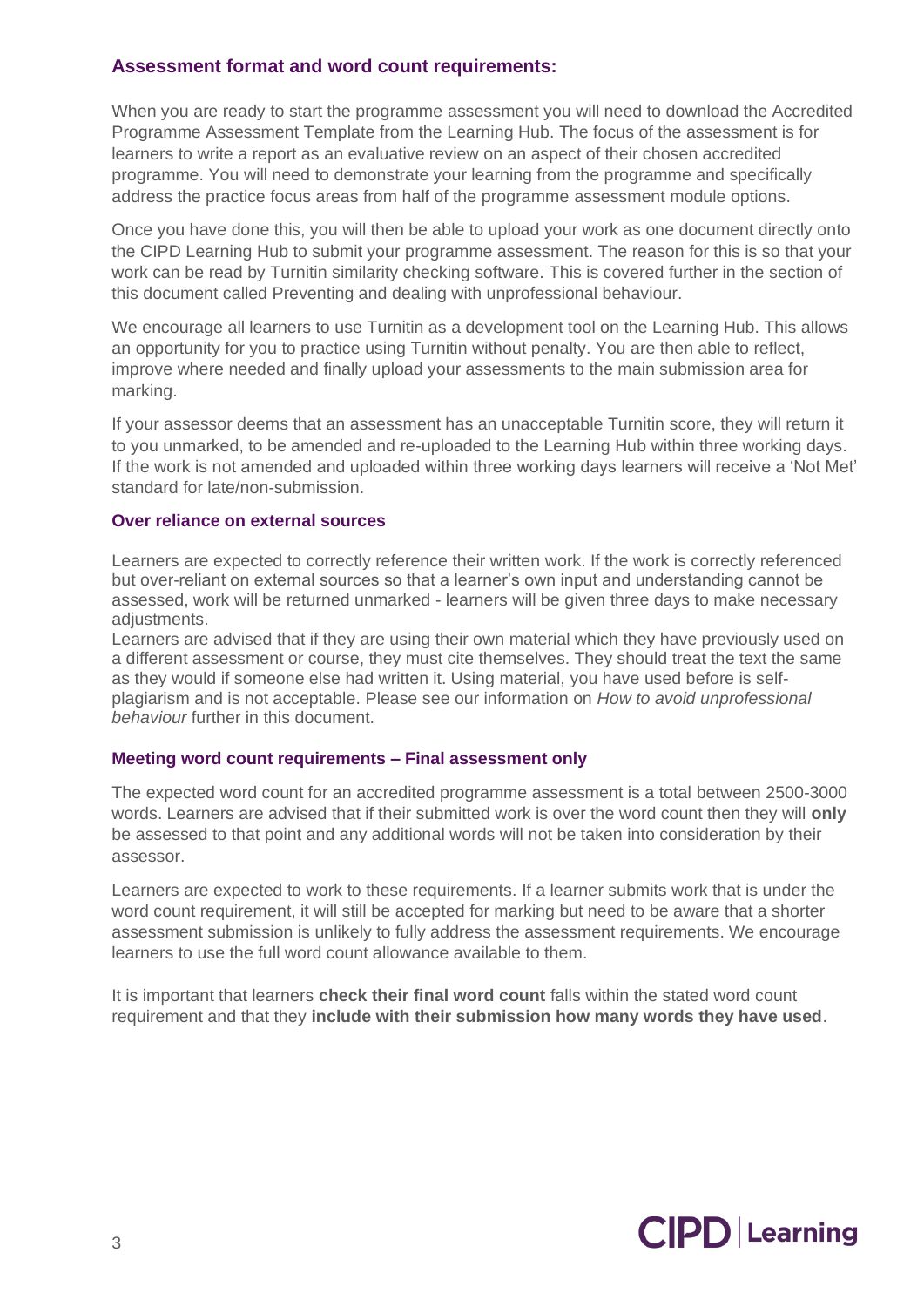## **What is and is not included in word count**

| <b>Included</b>                                                                         | <b>Not Included</b>                                                                                                                                                                                                                                                                                |
|-----------------------------------------------------------------------------------------|----------------------------------------------------------------------------------------------------------------------------------------------------------------------------------------------------------------------------------------------------------------------------------------------------|
| Anything that attracts marks e.g.<br>the main body of your answer<br>and:               | <b>Title page</b>                                                                                                                                                                                                                                                                                  |
| <b>Headings</b> – All headings<br>including main and sub-<br>headings                   | <b>Contents Page and Appendices</b> – These should be kept<br>to a minimum and only contain reference materials<br>illustrating and supporting arguments fully made in the<br>body of work. Any other materials included in appendices,<br>except where specifically requested will not be marked. |
| <b>Lists</b>                                                                            | <b>Equations</b>                                                                                                                                                                                                                                                                                   |
| <b>Quotes</b> - repetition or recreation<br>of something someone has said<br>or written | <b>Footnotes</b> – used for referencing only; those containing<br>large amounts of text will be treated as if they were part of<br>the main body of work.                                                                                                                                          |
| Tables, graphs, and diagrams<br>- if student's own work                                 | <b>Tables, graphs and diagrams</b> – imported from other<br>sources to support an answer but not the student's own<br>work                                                                                                                                                                         |
|                                                                                         | <b>Bibliography and Reference List</b>                                                                                                                                                                                                                                                             |

## **Programme assessment submission:**

The accredited programme assessment submission must be completed 10-months post purchase. This is to allow time for your assessment to be marked and to give learners who have received a 'not met' grade the time to purchase and complete a re-sit. This will be clearly communicated to all learners via the Learning Hub and upon sign up to an accredited programme. Learners can of course choose to work on and upload their completed assessment earlier if they wish. You are also encouraged to keep pace with the assessment activities, and this includes both the Module Check-ins at the end of each module throughout the programme and the final assessment. Where a learner misses the 10-month assessment deadline there may be no further opportunity to complete the assessment and CIPD Learning may withdraw the learner from the programme.

## **Accredited Programme (AP) completion timeline**

#### **Start**

Purchase of the AP and the beginning of the 12 month completion period.

#### **Finish**

12 months post purchase. all learners should have completed all modules and the final assessment Learners with a met grade will be certificated.

**Work through the Module Check-ins and final assessment during this period**

#### 10 months post purchase

The final assessment needs to be submitted 10 months post purchase to ensure all learners complete the AP within 12 months including the 1st and 2nd final assessment attempts.

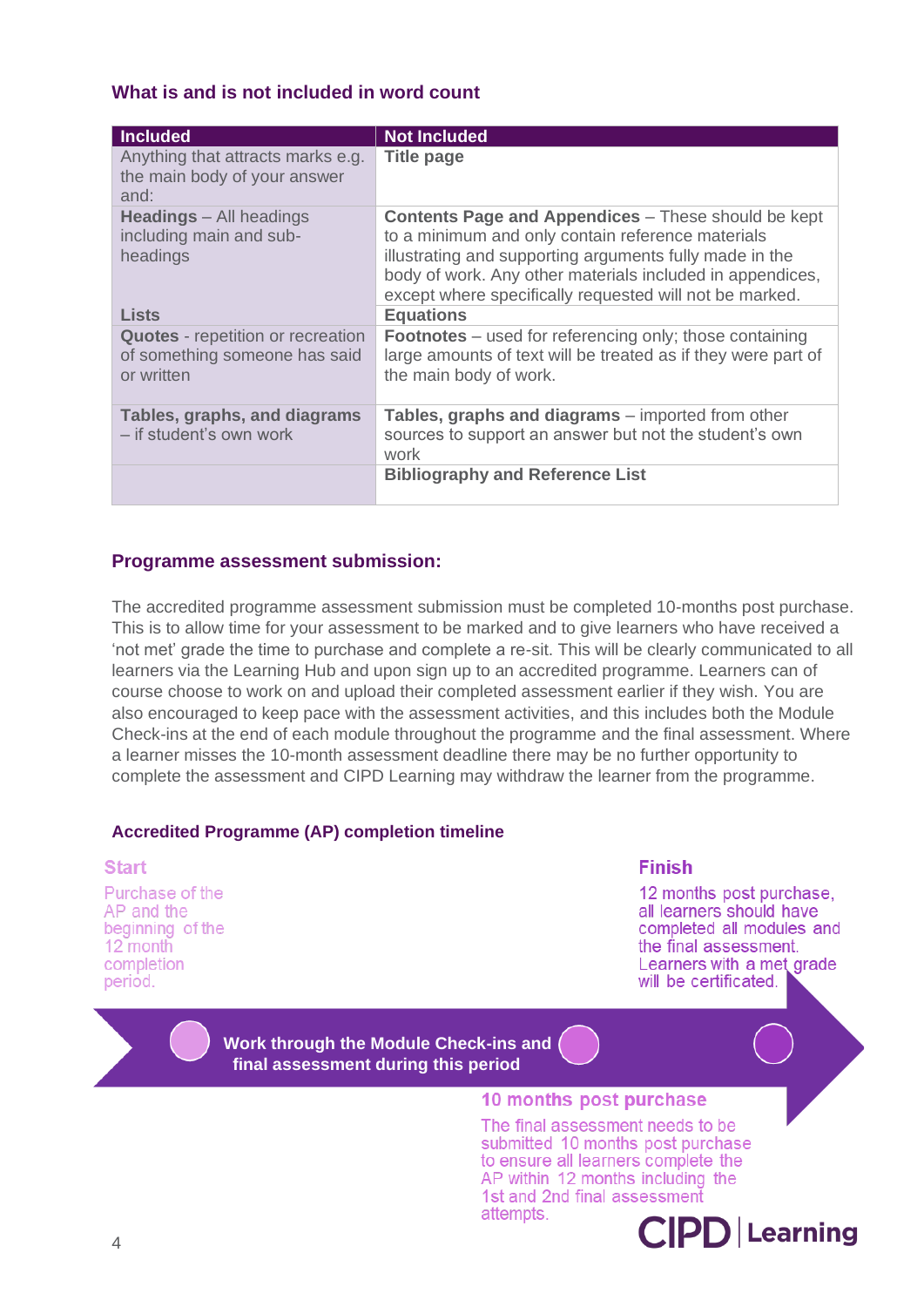# **Learner Assessment Declaration**

By submitting your Accredited Programme Assessment onto the CIPD Learning Hub you are agreeing to the following statements:

• I confirm that the work/evidence presented for assessment is my own unaided work.

• I confirm that I have read the Accredited Programme Assessment Requirements and Guidelines which includes guidance on plagiarism. I understand that if I am found to have 'copied' from published work without acknowledgement, or from other learner work, this may be regarded as plagiarism and may lead to failure of the assessment, further investigation or could lead to removal from the Accredited Programme.

• I agree to this work being subjected to scrutiny by textual analysis software if required.

• I understand that my work may be used for future quality assurance purposes in accordance with the provisions of the Data Protection Act 2018.

• I understand that the work submitted for my assessment may not be returned to me and that I have retained a copy for my records

You must ensure you are ready to submit your work for grading as once submitted you will not be able to make any more changes.

## **Feedback and assessment results**

Feedback and assessment results will be available to learners within four weeks from the assessment submission / or second attempt deadline. The exception to this is where an assessment has been returned to a learner unmarked for amendment and given 3 days to put this right. Once this has been actioned by the learner, results will be available as above.

All accredited programme assessments will be marked with a 'Not Met' or 'Met' standard. Following the recording of a 'Not Met' standard, learners will have four weeks to re-submit their second attempt.

Our assessors will provide assessment judgements once the work has been submitted for final marking. Learners must submit the whole assessment again with amendments to demonstrate understanding of the practice focus areas in the context of the whole assessment. It is not enough to pass assessment practice focus areas in isolation. Even if most of the assessment criteria has met the standard, the learner's response must be integrated into the rest of the assessment.

Although rare, if a learner is unable to make expected progress and has received a 'Not Met' standard the accredited programme assessor will seek to understand the reason(s) by initiating a discussion with the learner and depending on the circumstances, may:

- suggest an alternative product or programme
- recommend withdrawal from the programme

CIPD Learning may take the decision, and reserves the right, to withdraw a learner from an accredited programme where the expected progress is not being made.

Where the costs of the accredited programme are being met by the learner's employer, CIPD Learning will also inform that employer that the learner has been withdrawn.

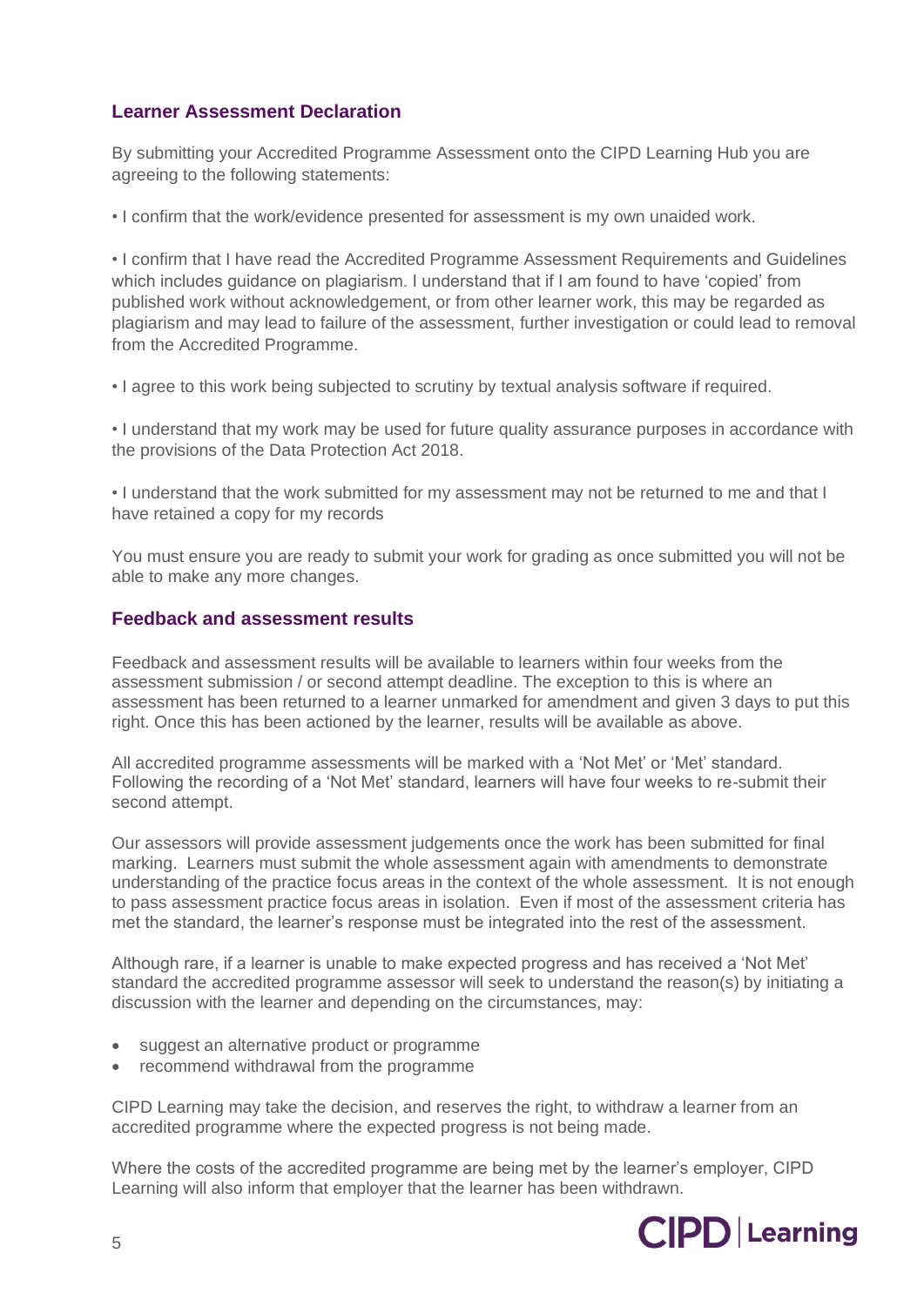As part of the CIPD Learning quality assurance process, a proportion of learner work and assessor feedback will be sampled by the quality assurance team.

# **Second and final submission**

Learners may be eligible to purchase a second and final submission which will then give them two more opportunities at the assessment. To be eligible for this, learners must have recently received a 'Not Met' standard in both submissions in the first attempt. Learners will need to purchase a second and final submission which will allow them a further 2 attempts at the assessment. They will then have a further 8 weeks to complete this assessment.

If learners can answer yes to the above, they can then purchase a second and final attempt with a further two opportunities at the assessment.

The second and final submission will include:

- a new assessment
- assessment and feedback
- up to 2 more assessment attempts
- learners may purchase only 1 opportunity for a second and final submission for an accredited Programme
- the first assessment attempt will be due 4 weeks after commencement and if needed the second and final assessment attempt will be due in another 4 weeks

To be eligible for this, learners must have submitted work at both attempts in the first submission. Learners who have not submitted any work previously or have only submitted at one attempt will not be eligible to apply for this second and final submission.

An additional fee is required for this second and final submission and learners will need to contact Customer Services on +44 (0)20 8612 6202 to arrange payment before commencing this. Once payment has been received, the system will then allow learners a further 2 attempts. This must then be completed within 8 weeks of purchase.

Learners wishing to purchase a second and final submission should do so as soon as you have been notified of a second 'Not Met' grade as this will provide continuity in your learning and allow you to complete the programme within the required timeframe of 12 months.

Learners who are unsuccessful following the second and final submission 2 attempts will not have any further opportunity to purchase anymore assessment attempts.

## **Extenuating circumstances**

If extenuating circumstances are likely to have affected a learner's ability to submit their assessments on time, the learner should contact the Learner Support team via [learnersupport@cipd.co.uk](mailto:learnersupport@cipd.co.uk) who will then confirm if they can go ahead and submit their assessment or not depending upon the circumstances.

#### **What are extenuating circumstances:**

CIPD Learning defines extenuating circumstances*: 'as serious, unanticipated difficulty which adversely affects the learner's ability to complete a piece of assessment or programme of study within the stated timeframes. Ordinarily, these circumstances could not have been foreseen or avoided, are outside of the learner's control and are likely to be an unexpected change in circumstances since commencement of the programme such as serious or critical illness supported by a medical certificate, exceptional personal circumstances, and bereavement of a family member or close friend'.* Heavy workload and holidays are not

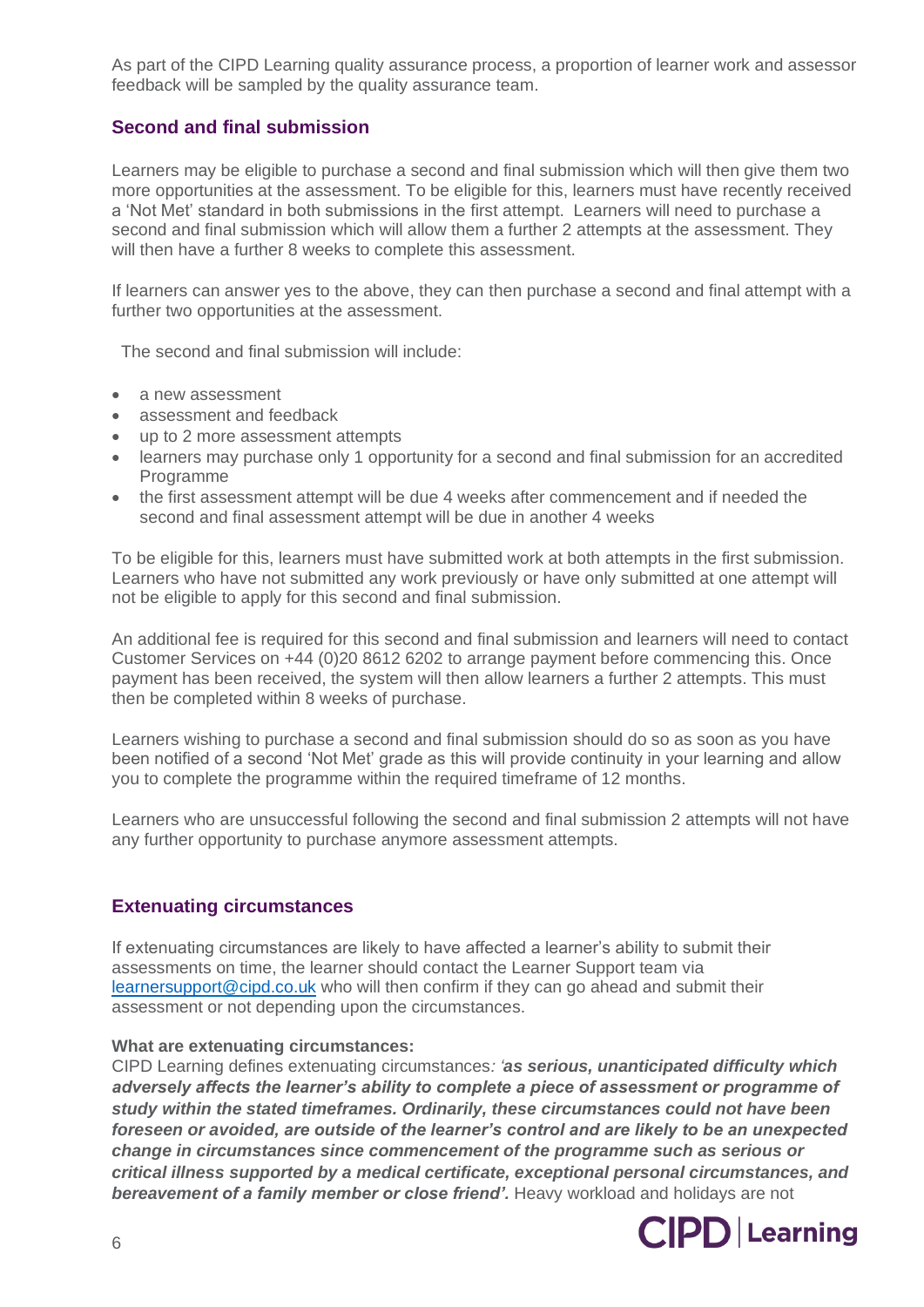## **Assessment Records:**

Learners will receive confirmation of the outcome of their programme assessment via feedback from their allocated assessor with either a 'Met' or 'Not Met' grade being awarded. We keep records of all assessment outcomes on all learners, and these are available to you on the Learning Hub throughout the duration of your accredited programme.

Recording Assessment is important for the following reasons:

- demonstrate and evaluate learner progress towards achievement of the learning practice focus areas and as evidence of achievement.
- assessment records map evidence of progress through the accredited programme. Your allocated assessor is responsible for recording assessed achievement and to track this against the learning practice focus areas. You will be advised and aware of any assessment requirements, including the number of opportunities to submit and the appeals procedure.

## **Retention of assessment records:**

Your assigned assessor will confirm the outcome of your assessment and send you a record of this within 4 weeks of submission. Please note that you will only have access to your chosen Accredited Programme for one year.

CIPD Learning data retention rules are as follows:

- 1. For CIPD Members: All learning data for members will be retained whilst in membership
- 2. For CIPD Ex Members: All learning data will be retained for 15 years
- 3. For CIPD Non-members: All learning data will be retained for 2 years

CIPD Learning need to comply with GDPR and must ensure that all learner data is not retained any longer than the periods specified above.

Please refer to our Privacy Policy for more information on how we process and store your personal data to comply with the General Data Protection Regulations (GDPR).

#### **Storage of personal data**

CIPD Learning will ensure assessed work containing personal data and /or commercially sensitive information relating to named organisations is processed in accordance with the General Data Protection Regulations. Data will be stored securely with access limited to relevant authorised personnel. Here is the link to the [GDPR](https://www.cipd.co.uk/Images/gdpr-policy-february-2022_tcm18-105646.pdf) policy: **GDPR** 

#### **Exemplar assessments:**

CIPD Learning does not offer exemplar assessments.Learners are expected to work through their accredited programme content and activities themselves via the Learning Hub and submit their assessment as their own original work.

#### **Non-submission of assessments**

Learners who do not submit the required programme assessment will only be able to login to the shop front and download evidence of the modules they have completed for their records.

## **How to avoid unprofessional behaviour**

Unprofessional behaviour by learners could compromise the assessment process, the integrity of the Accredited Programmes, the validity of results and certification and, ultimately CIPD Learning professional recognition of learners. We will support our learners on how to avoid this from happening wherever possible and in situations where this is not possible to prevent, any cases whether suspected or proven will be dealt with quickly, thoroughly, and efficiently.

We encourage our learners to ensure they understand the different types of unprofessional behaviour, how to prevent it, and the steps and actions CIPD Learning will take if it is discovered. It

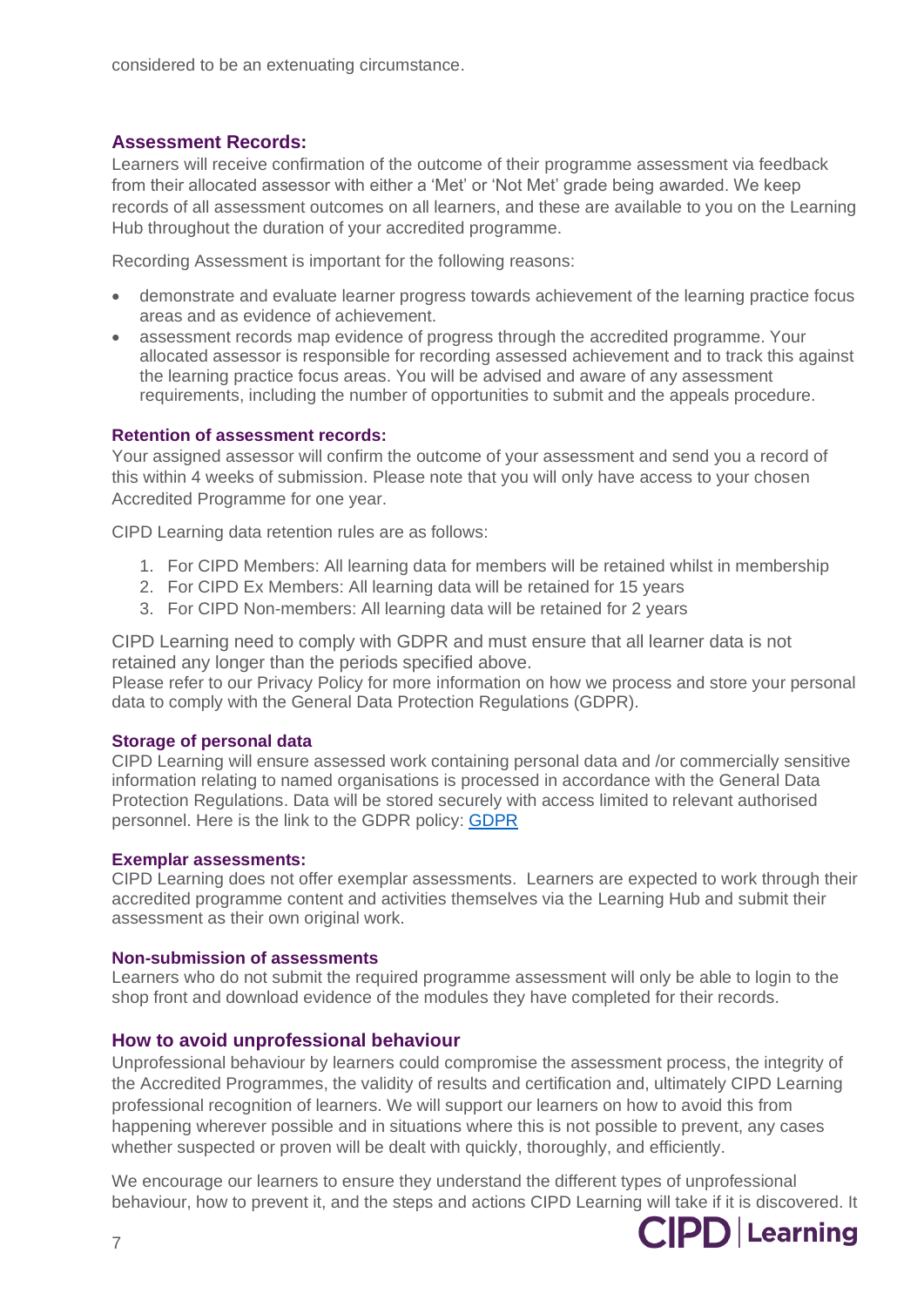usually occurs when a learner attempts to gain unfair advantage via collusion, cheating, copying, impersonation, and plagiarism.

**Plagiarism** – is a form of unprofessional behaviour and happens when a learner presents someone else's work, ideas, opinions, or discoveries, whether published or not, as their own. This may be intentional or unintentional and can occur as follows:

- $\triangleright$  when work is copied
- $\triangleright$  when quotes from published or unpublished work of others is used without crediting the source using the correct referencing conventions
- $\triangleright$  when work is not written in the learner's own words
- $\triangleright$  use of essay writing websites or companies to assist with assignment writing
- $\triangleright$  sharing of assignments
- $\triangleright$  asking someone else to amend your work when English is not your first language.

Learners are expected to consult a variety of sources during their studies to gain a full understanding of their subject, whilst adhering to standard referencing conventions.

Where learners have used another individual's work or ideas, whether published or unpublished, it is essential the source is acknowledged and cited within the text as well as contained within the full reference list. Except for short, fully referenced material, learners must not reproduce passages, diagrams, drawings, tables of photographs borrowed wholesale from books, internet or other sources written by a person or persons other than the learner. Similarly, learners must not summarise an author's ideas or arguments without providing a full reference otherwise they are indicating that they have thought of these points themselves. The best way for learners to avoid plagiarism is to ensure;

- $\triangleright$  all their ideas and thoughts are attributed to them through appropriate referencing. Details of how to reference work correctly can be found in the FAQ/Help area of the CIPD Learning Hub
- $\geq$  assessment material being used is re-written in their own words
- $\triangleright$  anything taken word for word is put in quotation marks with the source stated

# **Preventing and dealing with unprofessional behaviour**

Wherever possible CIPD Learning will take reasonable steps to prevent unprofessional behaviour by ensuring learners;

- $\triangleright$  are aware of where all relevant policies are located on the CIPD Learning Hub
- $\triangleright$  are fully briefed on the Accredited programme assessment requirements
- ➢ authenticate work and evidence submitted for every assessment
- $\triangleright$  take all reasonable steps to prevent unprofessional behaviour
- ➢ use Turnitin®\* originality checking software on all assessment submissions

CIPD Learning will:

- $\triangleright$  ensure that CIPD Learning staff, associates and learners understand unprofessional behaviour
- $\triangleright$  carry out investigations, maintain systems for recording suspected instances of unprofessional behaviour and implement any actions following investigations
- $\triangleright$  use Turnitin®\* originality checking software on all assessment submissions
- $\triangleright$  take action to prevent the recurrence of unprofessional behaviour

## **\*Turnitin®**

We have already noted earlier in this document that CIPD Learning uses Turnitin originality checking software to check every submitted assessment. The software searches the World Wide

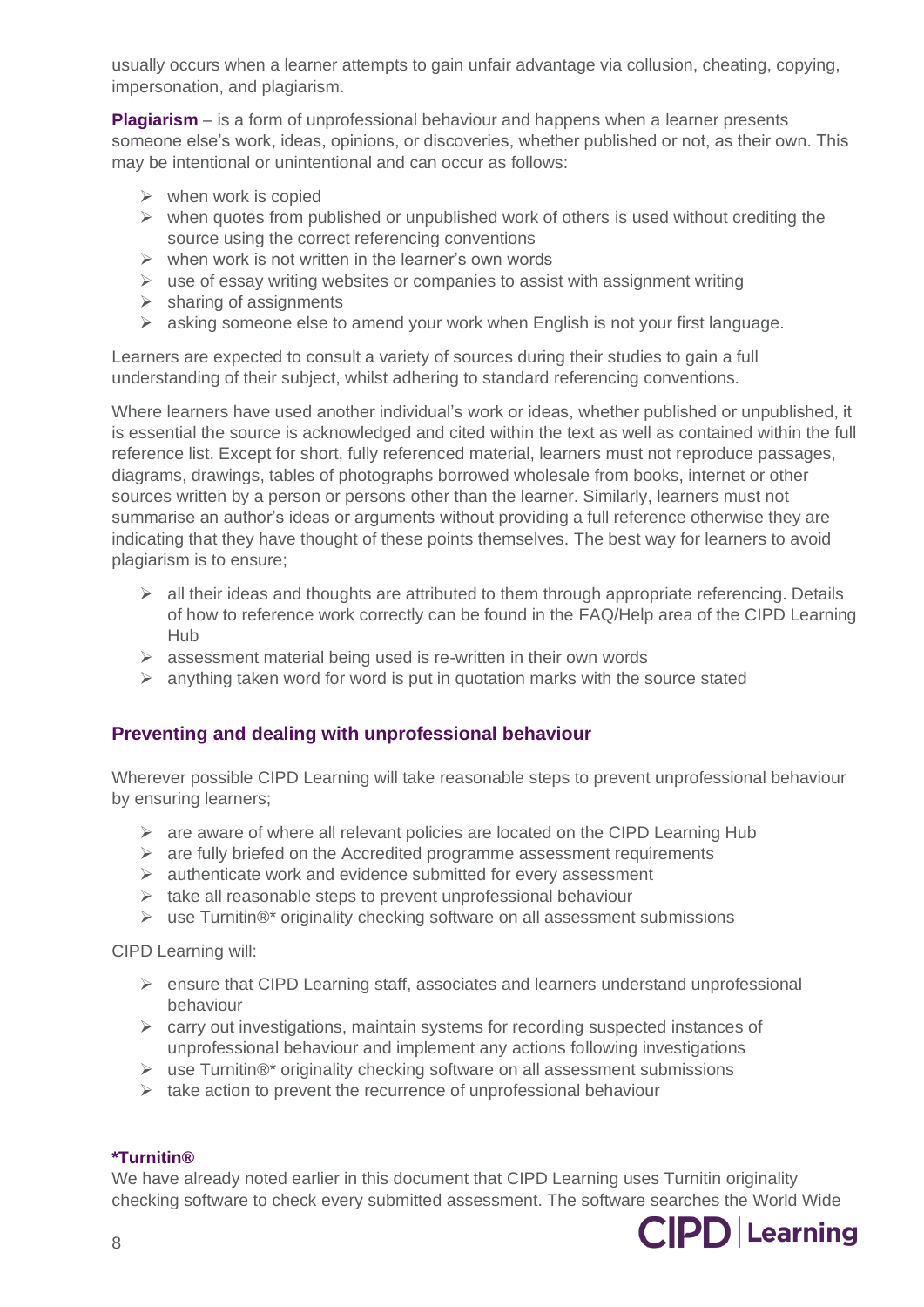Web and extensive databases of reference material as well as content submitted by learners to other institutions signed up to Turnitin.

Learners are also able to use Turnitin as a developmental tool before submitting work for assessment. This allows you an opportunity to practice using Turnitin without penalty. You are then able to reflect, improve where needed and finally upload your assessments to the main submission area for marking. Once work is uploaded to the CIPD Learning Hub for marking, Turnitin will automatically begin the checking process. Turnitin makes no decisions on whether plagiarism has occurred, nor is there a threshold score of which to be aware since further analysis is always required. It simply highlights sections of text matching other sources which may need further investigation. It then produces a report which includes a percentage score for text matches. There is no threshold score which is used as a guide as low scores can be just as problematic as high scores. It is not so much the percentage score that is important as the nature of the matches. Turnitin cannot tell whether plagiarism has occurred, it just flags all text matches for further investigation by CIPD Learning assessors.

Where unprofessional behaviour is suspected, CIPD Learning will follow the procedure below:

- ➢ Incidents will be reported to CIPD Learning Quality Assurance Team at [CIPDLQA@cipd.co.uk.](mailto:CIPDLQA@cipd.co.uk)
- ➢ The Quality Assurance Coordinator will carry out an investigation to ascertain what has happened
- ➢ The Quality Assurance Coordinator will arrange a mutually convenient time for a discussion to take place with the Quality Assurance Manager.
- ➢ If it is clear cheating or plagiarism has not occurred, no further action will be taken
- $\triangleright$  If there is evidence of cheating or plagiarism, a formal investigation will be conducted
- $\triangleright$  An action plan, for the avoidance of future malpractice will be provided
- $\triangleright$  Records of occurrences and outcomes will be retained in line with the General Data Protection Regulations.

These may include statements of facts and circumstances, investigations, written statements from individuals interviewed as part of the investigation, relevant learner work, assessment evidence, internal quality assurance records, claims for certification, remedial action taken by CIPD Learning to ensure the integrity of the accredited programme, written decisions communicated to learners and any mitigating factors for consideration.

Where the investigation concludes that;

- 1. A deliberate act of unprofessional behaviour has taken place, the Quality Assurance Team will consider the evidence on a case by case basis and where appropriate, will consult with personnel to implement a suitable remedy
- 2. The unprofessional behaviour occurred because of negligence, the Quality Assurance Team will consider the evidence on a case by case basis and introduce, establish, or reinforce appropriate practice and procedures to reduce the possibility of this nature occurring in the future
- 3. The unprofessional behaviour occurred because of genuine oversight, act, omission, ignorance, or system fault; specific reference should be made in the report's action plan to ensure it does not recur.
- 4. Proven cases of cheating and plagiarism will be pursued as unprofessional practice on the part of the learner. Depending on the severity, learners may face one or more of the following sanctions/actions;
	- a warning
	- loss of marks for an assessment
	- disqualification from an accredited Programme
	- revocation of CIPD Learning certificate
	- a complaint under the CIPD Code of Professional Conduct where appropriate